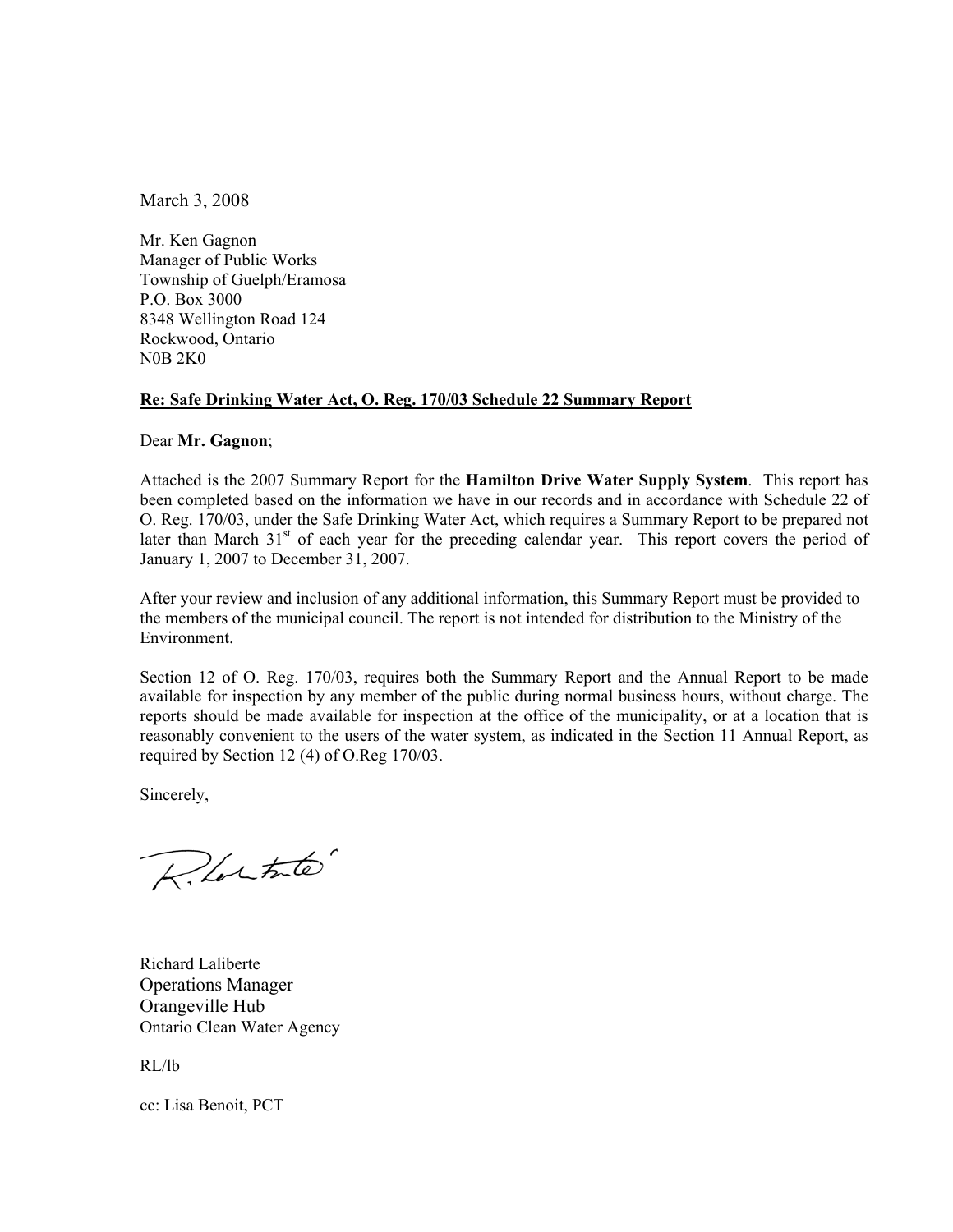

# **HAMILTON DRIVE WATER SUPPLY SYSTEM**

## **Large Municipal Residential Drinking Water System**

## **SCHEDULE 22**

### **SUMMARY REPORT**

### **For the period of**

JANUARY 01, 2007 TO DECEMBER 31, 2007

 **Prepared by the Ontario Clean Water Agency For the Township of Guelph/Eramosa** 

**March 3, 2008**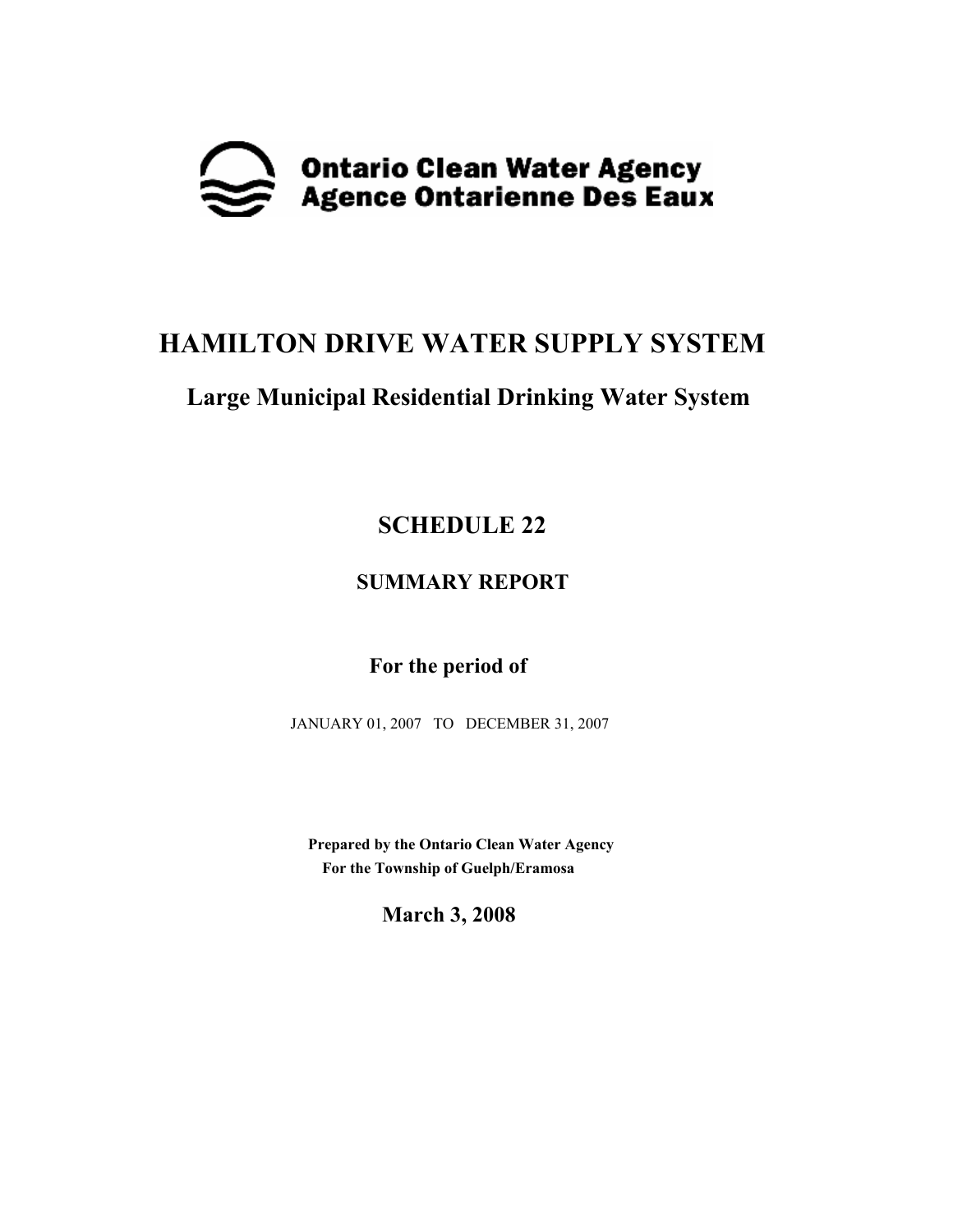#### **SUMMARY**

This report is a summary of water quality and quantity information submitted in accordance with Schedule 22 of Ontario's Drinking Water System regulation for the reporting period of January 01, 2007 to December 31, 2007 for the Hamilton Drive Water Supply System, located in the Township of Guelph/Eramosa.

The summary includes:

- 1. Any requirements of the Act and Regulation, Orders or System Approval (s) that the system failed to meet during the reporting period and the measures taken to correct each failure.
- 2. A summary of the quantities and flow rates of water supplied during the reporting period, including monthly averages and maximum daily flows.
- 3. A comparison of the average and monthly maximum daily flows to the approved capacity specified in the System Approval.

#### **ISSUES OF NON-COMPLIANCE**

The following table lists the requirements of the Act, Regulations, System Approval (s) and any Order that the system failed to meet during the reporting period and the measures taken to correct each failure:

| <b>Drinking Water</b><br>Legislation                        | Requirement(s) the<br>system failed to<br>meet                                         | <b>Duration</b> | <b>Corrective Action(s)</b> | <b>Status</b> |  |  |
|-------------------------------------------------------------|----------------------------------------------------------------------------------------|-----------------|-----------------------------|---------------|--|--|
| <b>System Certificate</b><br>of Approval $#$<br>7858-5S4H4M | The requirements of the C of A were met during this reporting period.                  |                 |                             |               |  |  |
| <b>Ontario Reg.</b><br>170/03                               | The requirements of the O. Reg 170/03 were met during this reporting period.           |                 |                             |               |  |  |
| <b>Safe Drinking</b><br><b>Water Act</b>                    | The requirements of the Safe Drinking Water Act were met during this reporting period. |                 |                             |               |  |  |
| <b>Provincial</b><br><b>Officer's Order</b>                 | There were no Provincial Officer's Orders issued during this reporting period.         |                 |                             |               |  |  |

#### **ASSESSMENT OF FLOW RATES AND QUANTITIES OF WATER SUPPLIED**